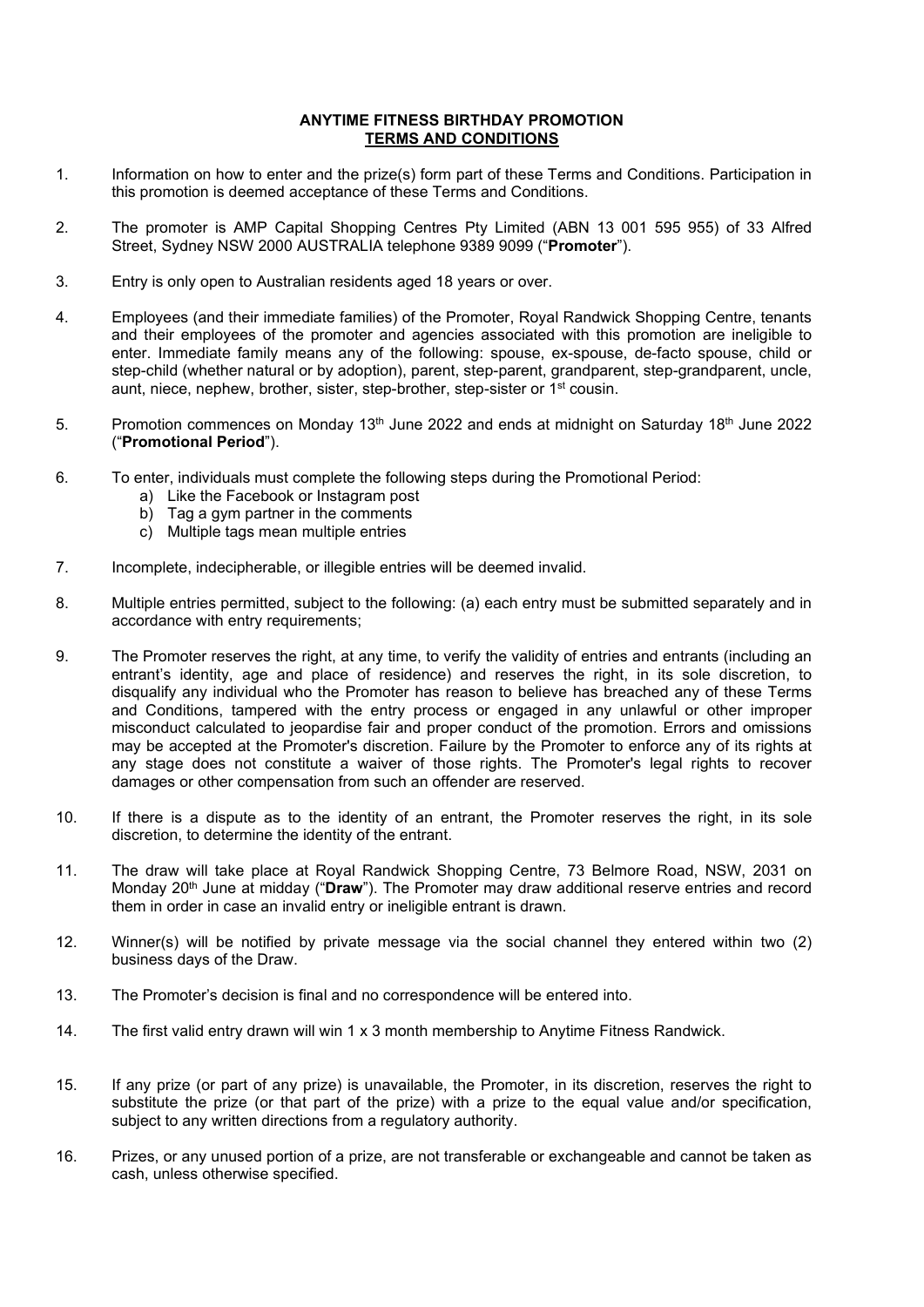- 17. Entrants consent to the Promoter using their name, likeness, image and/or voice in the event they are a winner (including photograph, film and/or recording of the same) in any media for an unlimited period without remuneration for the purpose of promoting this promotion (including any outcome), and promoting any products manufactured, distributed and/or supplied by the Promoter.
- 18. If this promotion is interfered with in any way or is not capable of being conducted as reasonably anticipated due to any reason beyond the reasonable control of the Promoter, including but not limited to technical difficulties, unauthorised intervention or fraud, the Promoter reserves the right, in its sole discretion, to the fullest extent permitted by law: (a) to disqualify any entrant; or (b) subject to any written directions from a regulatory authority, to modify, suspend, terminate or cancel the promotion, as appropriate.
- 19. Any cost associated with accessing the promotional website/Facebook/Twitter/Instagram is the entrant's responsibility and is dependent on the Internet service provider used.
- 20. The use of any automated entry software or any other mechanical or electronic means that allows an entrant to automatically enter repeatedly is prohibited and will render all entries submitted by that entrant invalid.
- 21. Nothing in these Terms and Conditions limits, excludes or modifies or purports to limit, exclude or modify the statutory consumer guarantees as provided under the Competition and Consumer Act, as well as any other implied warranties under the ASIC Act or similar consumer protection laws in NSW ("**Non-Excludable Guarantees**"). Except for any liability that cannot by law be excluded, including the Non-Excludable Guarantees, the Promoter (including its respective officers, employees and agents) excludes all liability (including negligence), for any personal injury; or any loss or damage (including loss of opportunity); whether direct, indirect, special or consequential, arising in any way out of the promotion.
- 22. Except for any liability that cannot by law be excluded, including the Non-Excludable Guarantees, the Promoter (including its respective officers, employees and agents) is not responsible for and excludes all liability (including negligence), for any personal injury; or any loss or damage (including loss of opportunity); whether direct, indirect, special or consequential, arising in any way out of: (a) any technical difficulties or equipment malfunction (whether or not under the Promoter's control); (b) any theft, unauthorised access or third party interference; (c) any entry or prize claim that is late, lost, altered, damaged or misdirected (whether or not after their receipt by the Promoter) due to any reason beyond the reasonable control of the Promoter; (d) any variation in prize value to that stated in these Terms and Conditions; (e) any tax liability incurred by a winner or entrant; or (f) taking/use of a prize.
- 23. As a condition of accepting a prize, each winner must sign any legal documentation as and in the form required by the Promoter and/or prize suppliers in their absolute discretion, including but not limited to a legal release and indemnity form.
- 24. Entry and continued participation in the promotion is dependent on entrants following and acting in accordance with the Facebook Statement of Rights and Responsibilities, which can be viewed at [www.facebook.com/terms.php,](http://www.facebook.com/terms.php) the Instagram Terms of Use which can be viewed at [http://instagram.com/legal/terms/,](http://instagram.com/legal/terms/)

This promotion is in no way sponsored, endorsed or administered by, or associated with, Facebook or Instagram. Entrants understand that they are providing their information to the Promoter and not to Facebook or Instagram. The information an entrant provides will only be used for the purposes outlined in these Terms and Conditions. Any questions, comments or complaints about this promotion must be directed to the Promoter and not to Facebook or Instagram. Facebook and Instagram will not be liable for any loss or damage or personal injury which is suffered or sustained by an entrant, as a result of participating in the promotion (including taking/use of a prize), except for any liability which cannot be excluded by law.

25. The Promoter collects personal information ("**PI**") in order to conduct the competition and may, for this purpose, disclose such PI to third parties, including but not limited to agents, contractors, service